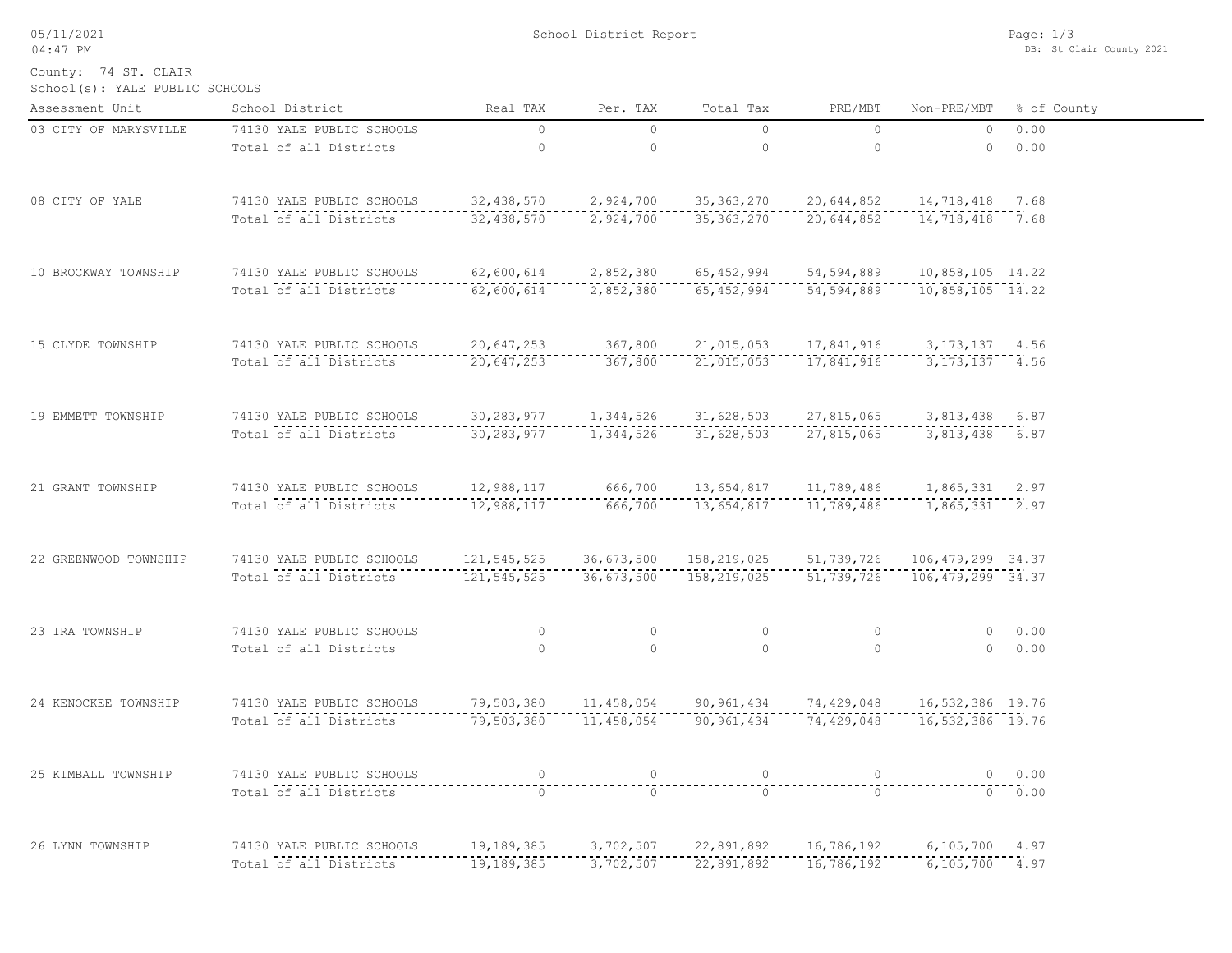| 05/11/2021    |   |
|---------------|---|
| $04 \cdot 47$ | ⊵ |

School(s): YALE PUBLIC SCHOOLS County: 74 ST. CLAIR

| Assessment Unit      | School District              | Real TAX           | Per. TAX     | Total Tax         | PRE/MBT                              | Non-PRE/MBT        | % of County |
|----------------------|------------------------------|--------------------|--------------|-------------------|--------------------------------------|--------------------|-------------|
| 27 MUSSEY TOWNSHIP   | 74130 YALE PUBLIC SCHOOLS    | $\Omega$           | $\circ$      | $\circ$           | $\circ$                              |                    | 0 0.00      |
|                      | Total of all Districts       |                    | $\Omega$     | $\Omega$          | $\Omega$                             |                    | $0 \t 0.00$ |
| 29 RILEY TOWNSHIP    | 74130 YALE PUBLIC SCHOOLS    | 703,923            | 68,600       | 772,523           | 335,892                              | 436,631 0.17       |             |
|                      | Total of all Districts       | 703,923            | 68,600       | 772,523           | 335,892                              | 436,631 0.17       |             |
| 31 WALES TOWNSHIP    | 74130 YALE PUBLIC SCHOOLS    | 12,170,534 874,000 |              |                   | 13,044,534 10,673,096 2,371,438 2.83 |                    |             |
|                      | Total of all Districts       | 12,170,534         | 874,000      |                   | 13,044,534 10,673,096                | 2,371,438 2.83     |             |
| 40 VILLAGE OF CAPAC  | 74130 YALE PUBLIC SCHOOLS    |                    | $\circ$      | $\Omega$          |                                      | $\Omega$           | 0.00        |
|                      | Total of all Districts       | $\Omega$           | $\Omega$     | $\Omega$          | $\Omega$                             | $\Omega$           | 0.00        |
| 45 VILLAGE OF EMMETT | 74130 YALE PUBLIC SCHOOLS    | 6,785,042          |              | 585,800 7,370,842 | 4,436,813                            | 2,934,029 1.60     |             |
|                      | Total of all Districts       | 6,785,042          | 585,800      | 7,370,842         | 4,436,813                            | 2,934,029          | 1.60        |
|                      | Grand total of all Districts | 398,856,320        | 61, 518, 567 | 460, 374, 887     | 291,086,975                          | 169,287,912 100.00 |             |